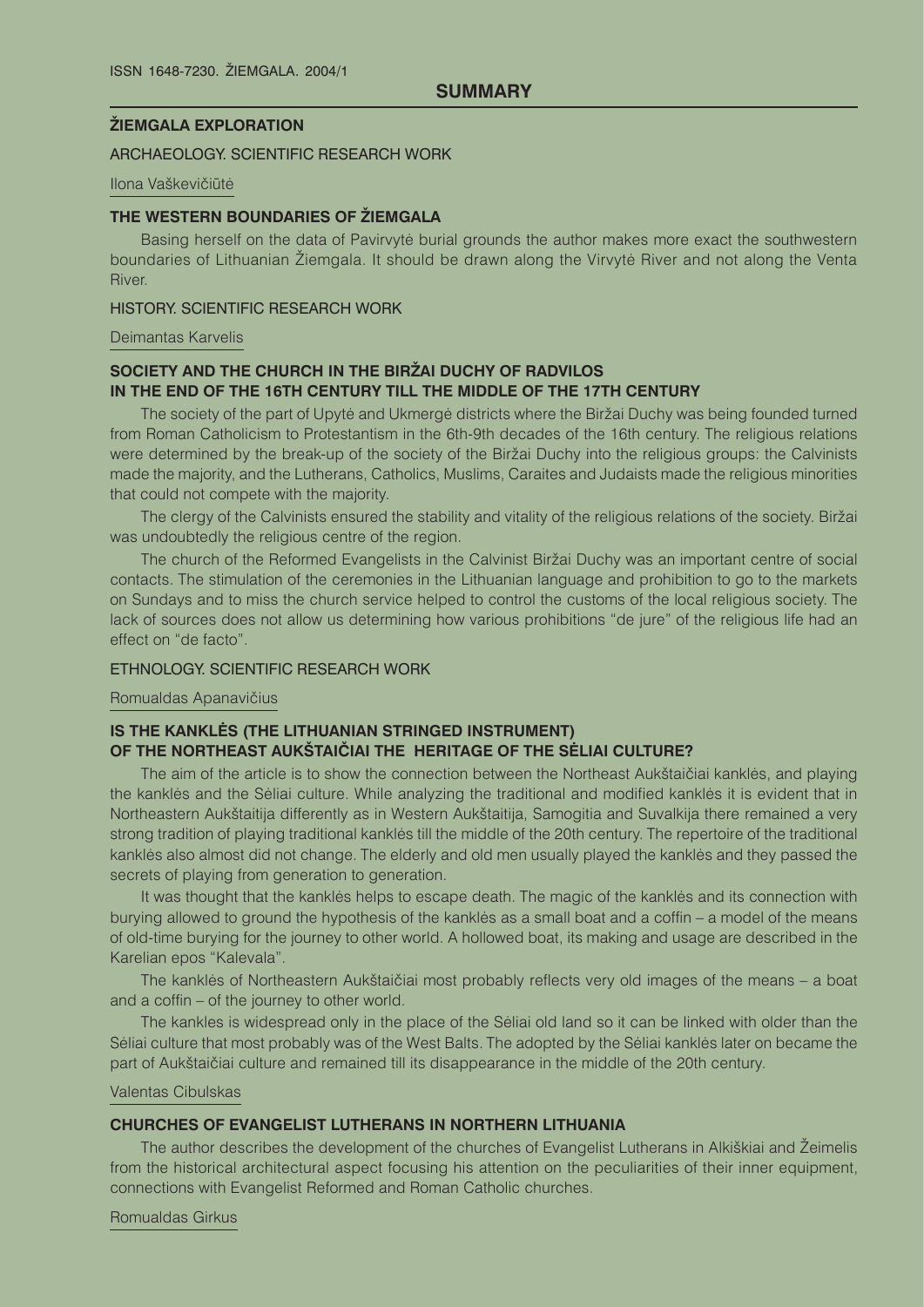### **The first Lithuanian ethnic maps**

After the annexation the publishing of Lithuanian ethnic maps was one of the factors that brought nearer the independence of Lithuania.

The author describes the development of their publishing from the third decade of the 19th century till the restoration of independence of Lithuania in 1918. A list of the main Lithuanian ethnic maps is also given.

#### Jonas Nekraðius

# **EX LIBRIS OF THE REGION OF SIAULIAI**

Ex libris has a long history that began in Ancient Egypt. It is supposed that it was brought to Lithuania from Germany together with the production of paper and book publishing. The first ex libris were created in Šiauliai in the end of the 19th century.

The author, the founder of the first Lithuanian museum of ex libris in Pakruojis on December 7, 1998, describes the development of ex libris in the region of Siauliai during the period of the end of the 19th century and the beginning of the 21st century.

#### Vitas Areðka

# **The creational work of Petras Palilionis**

The literature critic describes the creational work of the poet, essayist, translator, journalist that came of Northern Lithuania. The poet's way to literature was not an easy one as during the Soviet times he did not write any panegyrical stanzas eulogizing the Communist order. It seems to the poet that nothing only the nature inspires us with joy and optimism.

The analysis of individual style confirms that Palilionis strives by his works for the synthesis of various traditions, the new aesthetic quality, basing himself both on classical and vanguard traditions, first of all the expressionism.

The strongest artistically are such his works where sincere considerations about existential meaning, time, death, love and loneliness come to the foreground. The poet likes most of all a metaphorical, mysterious and ciphered form.

Palilionis' essay also charms us by the essayist's emotionality and richness of the word. A book about Juozas Gruðas is very significant. Palilionis' essayistics has its roots in his poetry. It broadens the history of literature as a live, as if contradictory movement and shows that artistic values were created by talented people and makes the treasure house of the spiritual heritage of our nation.

#### Vida Mažrimienė

# **National identity and synthesis of culture in the creative work of Janina Monkutë-Marks**

The author tries by this article to look at the creative work of the artist who came of Northern Lithuania. The national identity and usage of traditions cherished for a long time by the emigrants now rises in the new meaning.

Monkutë-Marks is distinguished for her creative work in the many-layer background of emigrants' art. There we see much biographical insight that was determined by objective historical process and migratory factors.

The national identity finds expression not only in the surface structures of the style but also in the spring of spiritual sensations. The traditions of folk art do not limit themselves in regional art semantics but also have connections with world archaic cultures. The artist realizes by her works the mentality of a world artist.

#### Vida Mažrimienė

#### **By new signs about the world and oneself**

The author analyzes the observations of artist Romualdas Èarna on art, time and creators. According to the artist there is no panacea paving way for success, there are only good and bad works.

The creative work of the artist that reached the international exhibitions and competitions developed into the whole complex of plastic images marked by the evolution of national culture. In his last works there is noticed a variety of newly transformed themes and techniques. Some new accents uniting compositional structure and synthesis of pictures – colour, symbolic signs, metaphors of semantic meaning – start to prevail in his works. The impressionistic colourful background is added to moderately abstracted visual motifs. The language of Èarna's carvings is noble and condensed, however, it is polysemic and global at the same time.

#### *<u>ŻIEMGALA'S PAST IN THE BOOKS</u>*